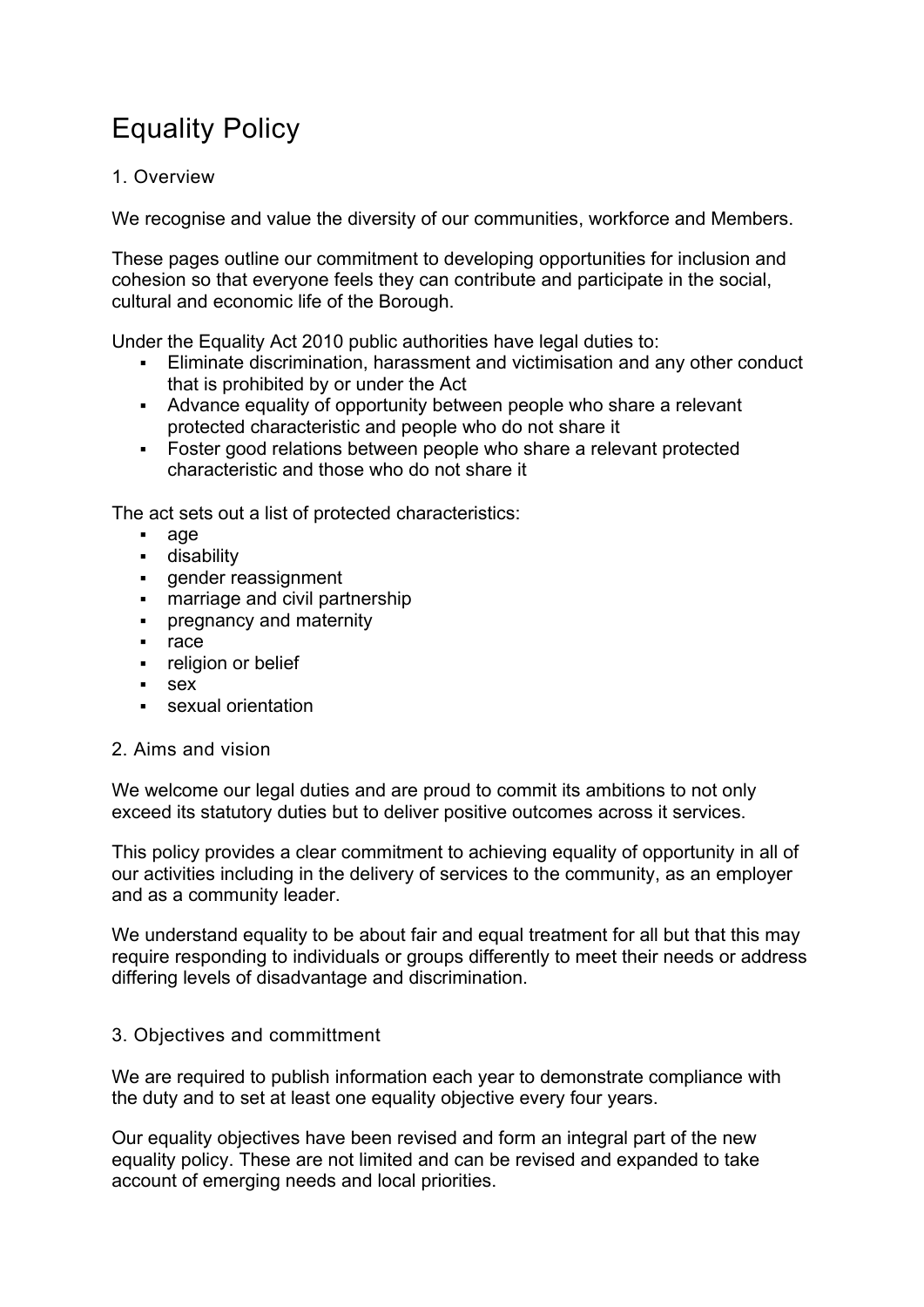The objectives for 2021-24 are:

- Understanding our communities and workforce and how people could be disadvantaged or discriminated against because of a protected characteristic
- Building a cohesive and inclusive borough as a service provider, employer and community leader

We will:

- Collect and publish information annually in the Community Data Profile which will enable Members, officers and services to be better informed about the make up of the communities they serve
- Develop council systems to capture reliable equality data which will inform decision making, ensuring a clear understanding of service users or, of services which are not being fully accessed by some groups of the community, thereby enabling further work to understand these gaps
- Deliver effective engagement to obtain the views of a wide cross-section of people who live and work in the Borough; ensuring two way dialogue and active involvement in matters that are important or affect the wider community
- Encourage participation in local democracy from under-represented groups to ensure all voices are heard and there is a clear understanding of the needs and views of the whole community
- Appoint a Member Champion to support Political and Executive commitment to reducing inequality, ensuring Equalities is at the heart of services and decisions.
- Set and publish annual equalities objectives for the Council, meeting our duty under the Equality Act and ensuring ongoing commitment and focus of our responsibilities
- Support a robust Equality Impact Assessment for all key decisions and service planning; ensuring due regard has been given to any potential impacts arising as a result of those decisions
- **Produce an annual report assessing and evidencing the delivery of equality** objectives across the council; ensuring transparency, learning and improvement in line with our commitment
- Integrate equalities objectives into service planning; ensuring equalities is embedded in service delivery at all levels
- Monitor service delivery to ensure all services are accessible and inclusive; identifying barriers and taking steps to address them
- Engaging our service users to identify improvements and ensure services meet the needs of all residents
- Encourage diversity within Elected Members and our workforce, representative of the local community and to collate and publish workforce data
- Ensure our workforce strategies encourage a supportive and inclusive working environment and present a range of accessible learning and development opportunities to support councillors and officers in achieving equality objectives and outcomes
- Build a positive health and wellbeing culture throughout the Council

The Equalities Objectives Action Plan within this policy, sets out how we will deliver and achieve these objectives. This work his has been developed to support the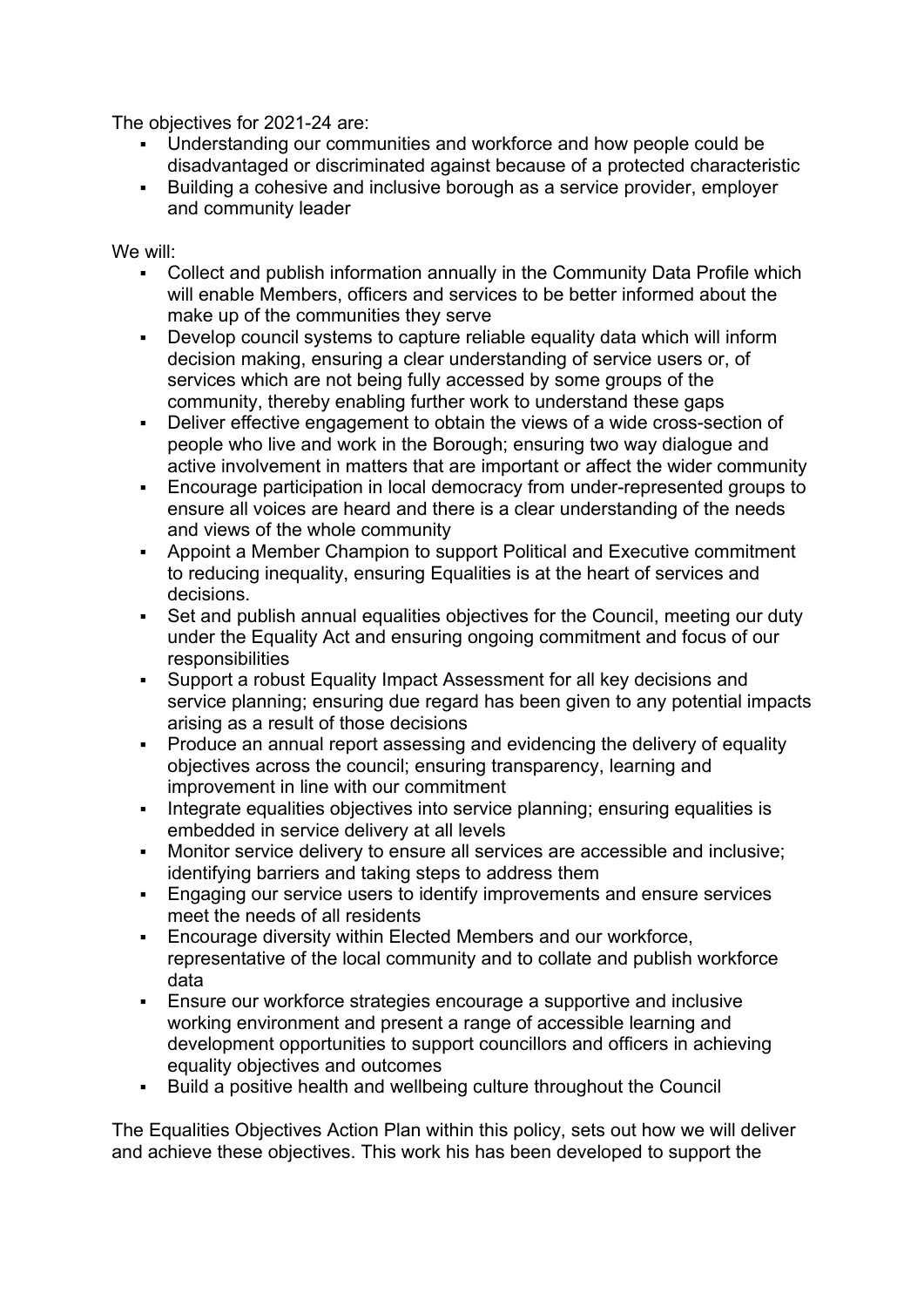Equality Framework for Local Government which helps councils to plan, implement and deliver real equality outcomes for employees and the community.

### 4. Monitoring and review

We have implemented a "Golden Thread" to help deliver our ambitions for the Borough. This is a continuous cycle connecting the corporate aims, policy framework and delivery plans of the council, with the actions of Members, officers and partners at all levels. This Equalities Policy is an integral part of this cycle.

Progress of work to deliver against the action plan will be regularly reviewed through an officer working group and reported annually to the Council's Management Team Committee and Cabinet.

5. Action plan **Objectives** 

The overarching objectives are:

- 1. Understanding our communities and workforce and how people could be disadvantaged or discriminated against because of a protected characteristic
- 2. Building a cohesive and inclusive borough as a service provider, employer and community leader

#### Action plan

The following table is our action plan which has been developed from the Equality Framework for Local Government (EFLG)

| Action                                                                                                                                                                                                                                                                                                  | Reason why                                                                                                                                                                                          |
|---------------------------------------------------------------------------------------------------------------------------------------------------------------------------------------------------------------------------------------------------------------------------------------------------------|-----------------------------------------------------------------------------------------------------------------------------------------------------------------------------------------------------|
| Collect and publish relevant, proportionate and<br>appropriate information in the Community Data<br>Profile.                                                                                                                                                                                            | Collect and publish relevant,<br>proportionate and appropriate<br>information in the Community<br>Data Profile.                                                                                     |
| Review the information council systems capture<br>in relation to users to enable better<br>understanding of who is / is not accessing<br>service<br>Identify gaps in service access and understand<br>the reasons for this; with a specific view on<br>whether under-representation is as a result of a | To ensure the council provides<br>services fairly across all<br>community groups.<br>Due consideration needs to be<br>given to GDPR and ensure that<br>only appropriate information is<br>collected |
| policy/service condition creating barriers.                                                                                                                                                                                                                                                             |                                                                                                                                                                                                     |
| Effective engagement to ensure the views of a<br>wide cross-section of people who live and work<br>in the area are obtained.                                                                                                                                                                            | To build positive community<br>relations by enabling and<br>supporting the community to<br>influence local decisions.                                                                               |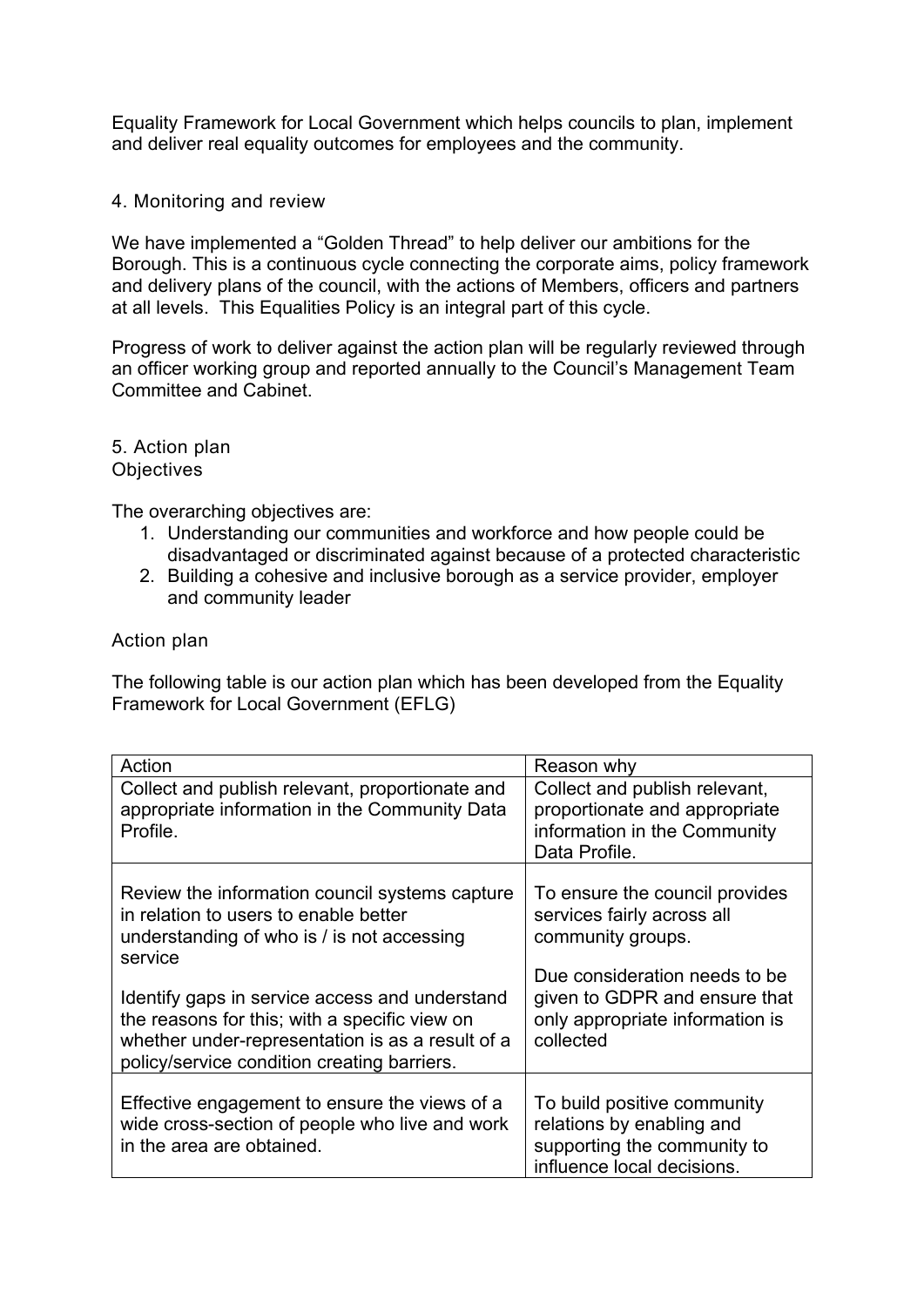| To align work with the Community Engagement<br>Strategy                                                                                                                                                                         | Align with the Community<br><b>Engagement Action Plan</b>                                                                                   |
|---------------------------------------------------------------------------------------------------------------------------------------------------------------------------------------------------------------------------------|---------------------------------------------------------------------------------------------------------------------------------------------|
| Support participation from under-represented<br>groups in public life developing appropriate<br>systems where gaps exist                                                                                                        | To build positive community<br>relations, making effective,<br>supported decisions.<br>Align with the Community                             |
|                                                                                                                                                                                                                                 | <b>Engagement Action Plan</b>                                                                                                               |
| Political and Executive leadership are<br>committed to reducing inequality:<br>appointment of a Member Champion<br>amendment to Article 13 of Constitution<br>٠<br>to reflect a commitment within executive<br>decision making. | To ensure a strong vison and<br>commitment to equality.<br>To ensure Member involvement<br>is at the heart of the Equalities<br>agenda      |
| Set and publish equality objectives for the<br>council to be reviewed annually                                                                                                                                                  | To meet out duty under the<br><b>Equalities Act</b>                                                                                         |
|                                                                                                                                                                                                                                 | To build positive community<br>relations by enabling the council<br>to evidence it has made a<br>positive difference to the<br>community    |
| Ensure a robust Equality Impact Assessment<br>(EIA) process is undertaken to ensure all<br>executive decisions are accompanied by an<br>EIA.                                                                                    | To ensure EIAs are integrated<br>into planning and decision<br>making.<br>To enable the Council to                                          |
|                                                                                                                                                                                                                                 | demonstrate that equality<br>outcomes are being delivered<br>as a result of effective equality<br>analysis and impact<br>assessments        |
| To present an annual report to Management<br>and Committee for performance monitoring and<br>scrutiny purposes                                                                                                                  | To review, evidence and<br>challenge progress and delivery<br>of equality objectives                                                        |
| To ensure equality objectives are integrated<br>into:<br>service business plans<br>corporate project framework<br>٠<br>corporate partnership framework<br>٠                                                                     | The council can demonstrate<br>that improvements and equality<br>outcomes are being considered<br>and delivered across the<br>organisation. |